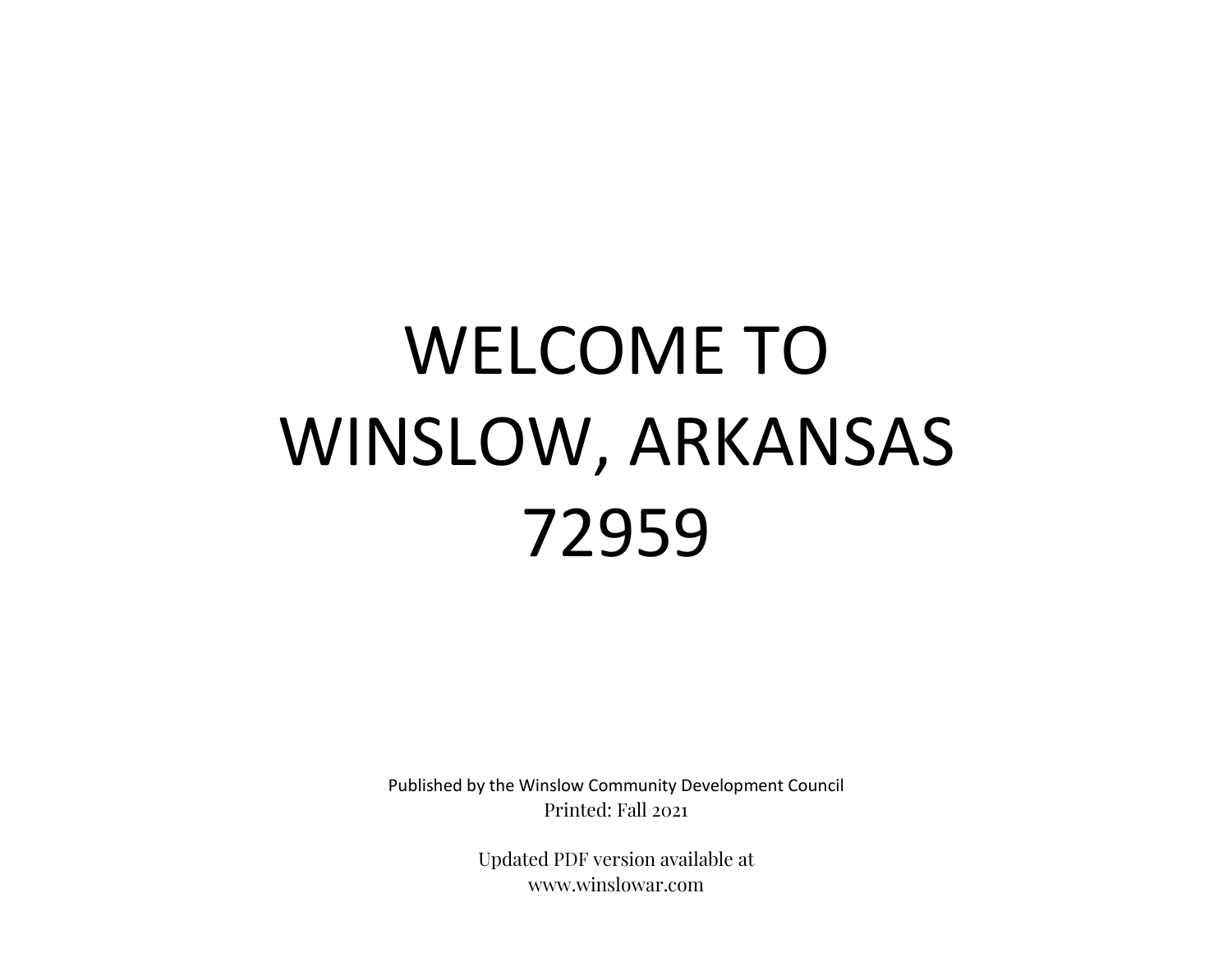| <b>Services</b>                                                                                                                                                                                                                                                                                                                                                                                                                                                                                                                                                                                                                                   |                                                                                                                                                                                                                                                                                                                                                                                                                                                                                      | <b>Activities &amp; Opportunities to Get Involved</b>                                                                                                                                                                                                                                                                                                                                                                                                                                                  |                                                                                                                                                                                                                                                                                                                                                                                                                                                                  |
|---------------------------------------------------------------------------------------------------------------------------------------------------------------------------------------------------------------------------------------------------------------------------------------------------------------------------------------------------------------------------------------------------------------------------------------------------------------------------------------------------------------------------------------------------------------------------------------------------------------------------------------------------|--------------------------------------------------------------------------------------------------------------------------------------------------------------------------------------------------------------------------------------------------------------------------------------------------------------------------------------------------------------------------------------------------------------------------------------------------------------------------------------|--------------------------------------------------------------------------------------------------------------------------------------------------------------------------------------------------------------------------------------------------------------------------------------------------------------------------------------------------------------------------------------------------------------------------------------------------------------------------------------------------------|------------------------------------------------------------------------------------------------------------------------------------------------------------------------------------------------------------------------------------------------------------------------------------------------------------------------------------------------------------------------------------------------------------------------------------------------------------------|
| <b>Animal Control</b><br>Washington County Sheriff's Office<br>Photos or a video are encouraged -<br>call immediately.<br>$(479)$ 444-5705<br><b>City Hall</b><br>Monday-Friday 9AM-3PM<br>Tel: (479) 634-3901<br>Fax: (479) 634-3902<br>108 Winslow Blvd<br>cityofwinslowar@gmail.com<br><b>Free Food Pantry</b><br>by the pavilion downtown<br><b>Winslow Community Meals</b><br>& The Mobile Pantry<br>Donation-based Meals:<br>Monday-Friday 11:30AM-1PM<br>*delivery meals are available for<br>homebound residents*<br>Pantry: 9AM pick up<br>3rd Saturday of the month<br>$(479)$ 634-2800<br>1057 Ella Rd<br>(by the firehouse on Hwy 71) | <b>Winslow Public Library</b><br>Tuesday-Thursday and Saturday<br>10AM-5PM<br>$(479)$ 634-5405<br>351 Hwy 71<br>(inside old school rock building)<br>$Recycling -$<br><b>Boston Mountain Solid Waste</b><br>Drop-off downtown<br>near Peek's Park: 9AM-12PM<br>1st Saturday of the month<br>Cardboard Drop-off available 24/7<br>at Peek's Park<br>$(479)$ 846-3005<br>https://www.bostonmountain.org<br><b>Winslow Water Department</b><br>$(866)$ 316-1922<br>www.winslowwater.com | <b>Boston Mountain Fire Association</b><br>contact: Suzanne Reed<br>suetreed@hotmail.com<br><b>Community Meals</b><br>contact: Sandra Burton<br>$(479)$ 634-2800<br><b>Extension Homemakers Club</b><br>contact: Jo Kyle -<br>withinwinslow@gmail.com<br><b>Farmers' Market</b><br>contact: Facebook Page<br>Winslow Arkansas Farmers Market<br><b>Friends of the Library</b><br>contact: Jo Kyle -<br>withinwinslow@gmail.com<br><b>Friends of the Museum</b><br>contact: Renee Banks<br>479-466-3312 | <b>Ozark Folkways</b><br>contact: (479)634-3791<br>or info@ozarkfolkways.org<br>*Please designate for your Amazon<br>Smile<br><b>Recycling</b><br>inquire on site (see entry in<br>Services)<br><b>Winslow Community Center</b><br><b>Association</b><br>Winslow Community Center<br><b>Association Facebook Page</b><br><b>Winslow Community</b><br><b>Development Council</b><br>contact wedewinslowar@gmail.com<br>*Please designate for your Amazon<br>Smile |
|                                                                                                                                                                                                                                                                                                                                                                                                                                                                                                                                                                                                                                                   |                                                                                                                                                                                                                                                                                                                                                                                                                                                                                      |                                                                                                                                                                                                                                                                                                                                                                                                                                                                                                        |                                                                                                                                                                                                                                                                                                                                                                                                                                                                  |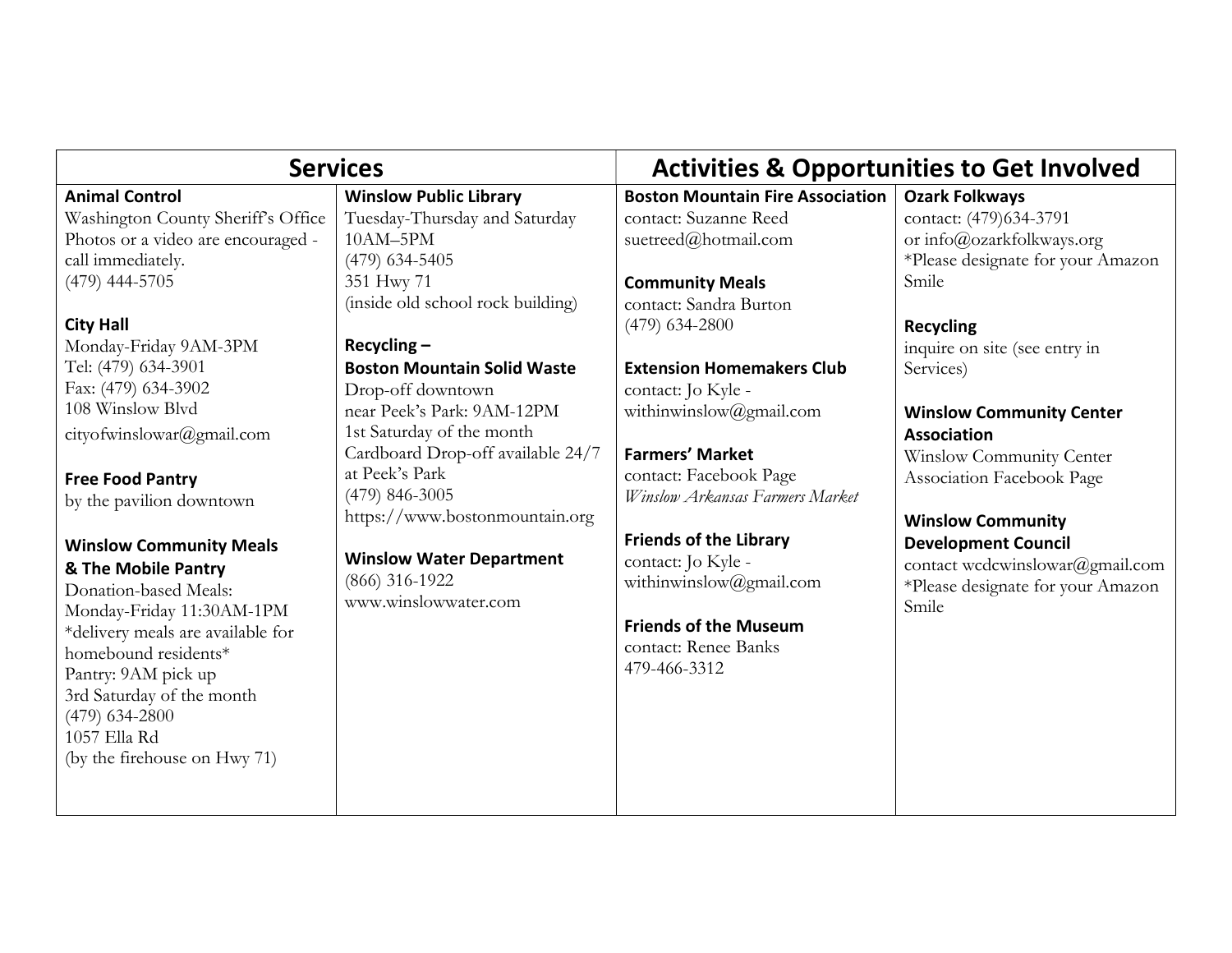### Businesses

## B&R Meat Processing and

Taxidermy (479) 634-2211 633 Devils Den Rd www.brmeatprocessing.com brmeatprocessing@gmail.com

#### Backwoods Beer

#### & Goods

Other than the obvious, we also carry some picnic, camping and ina-pinch supplies. Monday-Thursday 10AM-8PM Friday-Saturday 10AM-9PM (479) 634-2060 10964 Devils Den Rd

#### Big Mike's Electric Co, LLC

We're on our way! Upgrades, new wiring and all electrical needs. (479) 236-8757 624 Devils Den Rd bigmikes123@yahoo.com

#### D&S Towing

(479) 650-2319 309 Hwy 71

#### Dollar General Open 8AM-10PM 7 days a week (479) 765-0002 740 Hwy 71

Equipment Installers A/C, Heating and Refrigeration Ed Herzog (479) 957-4379

#### Hunter's Garage

A small, up and coming automotive repair business that does dealer quality work at a discounted price! We prefer to stick with automotive repair, but we also have the knowledge for atv, utv, lawnmower, generator, and other small engine repair. Monday-Friday 8AM-5PM (479) 530-6811 (call or text) 12935 Devils Den Rd huntersgarage77@gmail.com

Mikey's One Stop Gas Station, Grill & Hunt Brothers Pizza Winslow's only gas and diesel retail outlet. Open 6AM-9PM 7 days a week (479) 634-2030 984 Hwy 71

#### Mountain Top Gun Shop

A family-owned business retailing guns, gun parts and accessories. Gunsmith for repairs and cleanings. Classes offered in gun safety, beginner pistol, concealed carry and enhanced carry. Facebook: MountainTop Gun Shop Tuesday-Saturday 10AM-6PM (479) 765-6037 230 Hwy 71 mountaintopgunshop@yahoo.com

#### Ozark Folkways

A non-profit arts and craft community center, gallery and venue. We feature regional artists and musicians, workshops and classes. Friday-Sunday 12PM-4PM (479) 634-3791 22733 Hwy 71 www.ozarkfolkways.org

#### Sky-Vue Lodge & Gift Shop

Homemade Pizza – Friday and Saturday 5PM-9PM (479) 634-2003 (800) 782-2003 22822 Hwy 71 www.skyvuelodge.com hosts@skyvuecabins.com

#### Ozark Safety and Rescue **Educators**

Offering courses in CPR, First Aid, Wilderness Medicine, Wilderness First Responder, ACA kayak, raft, and swiftwater rescue programming. (479) 595-1655 swiftwaterrescue@gmail.com